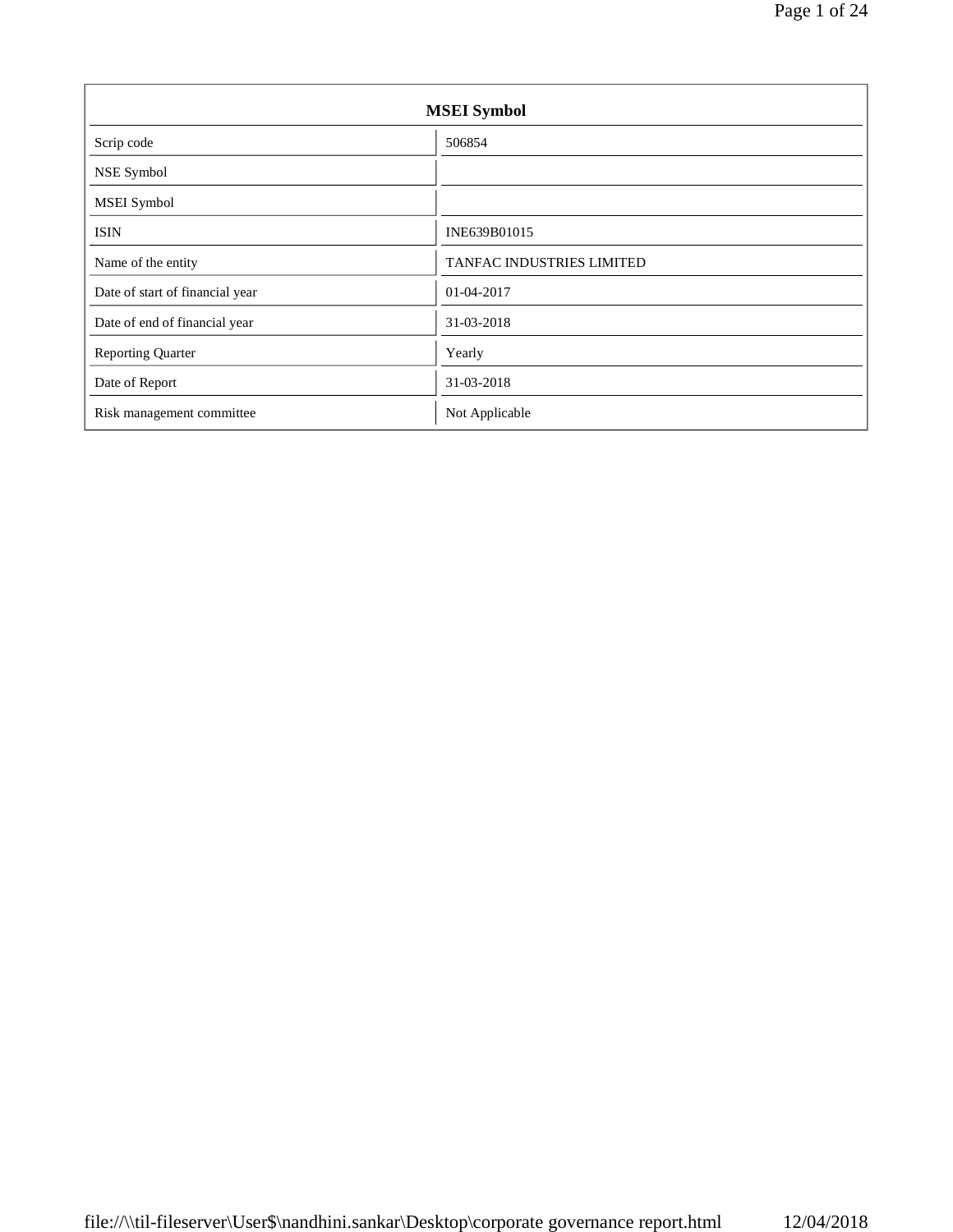| Annexure I                                                                                |  |  |  |
|-------------------------------------------------------------------------------------------|--|--|--|
| Annexure I to be submitted by listed entity on quarterly basis                            |  |  |  |
| <b>I. Composition of Board of Directors</b>                                               |  |  |  |
| Disclosure of notes on composition of board of directors explanatory                      |  |  |  |
| Is there any change in information of board of directors compare to previous quarter   No |  |  |  |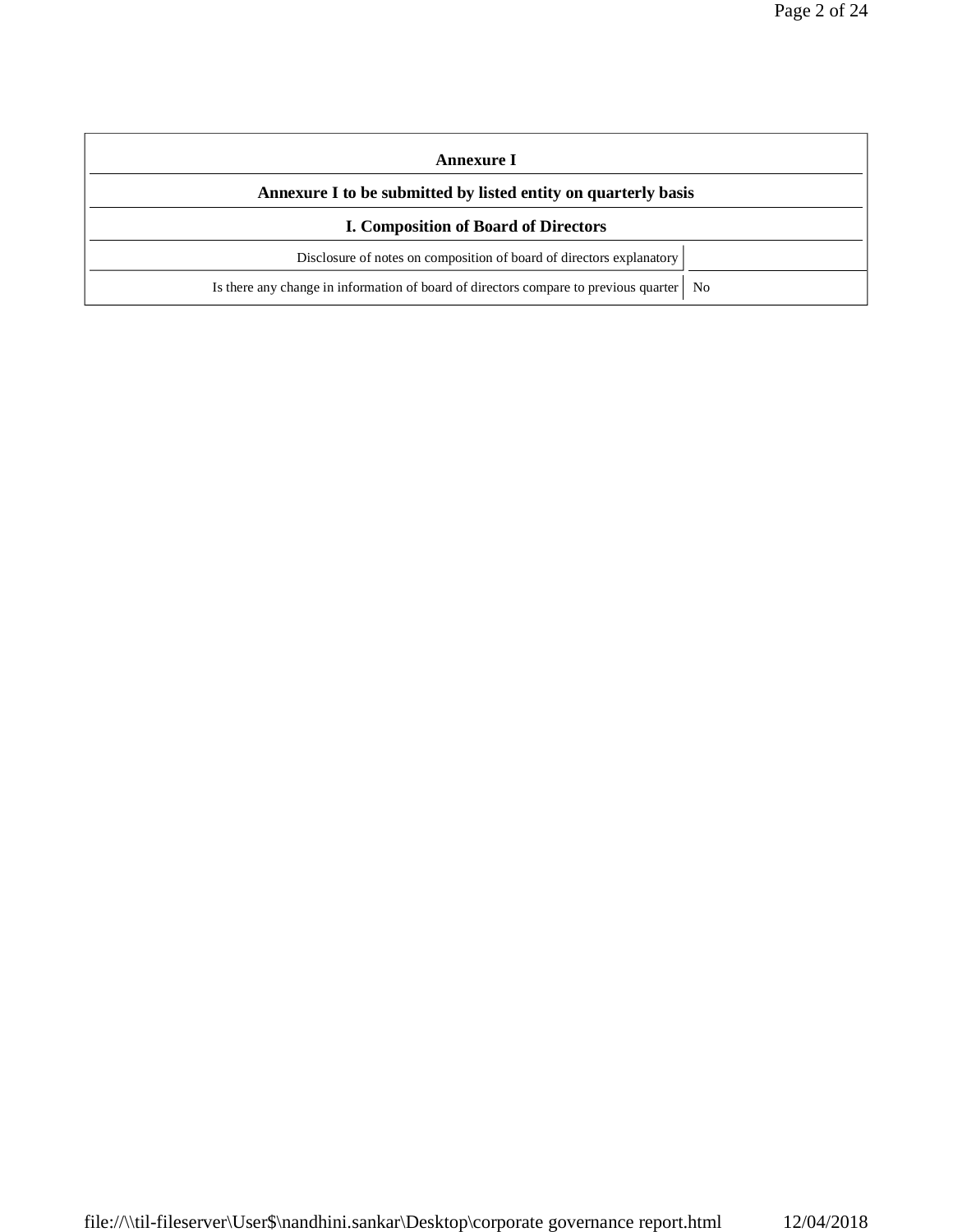| Annexure 1                                                                        |  |
|-----------------------------------------------------------------------------------|--|
| <b>II. Composition of Committees</b>                                              |  |
| Disclosure of notes on composition of committees explanatory                      |  |
| Is there any change in information of committees compare to previous quarter   No |  |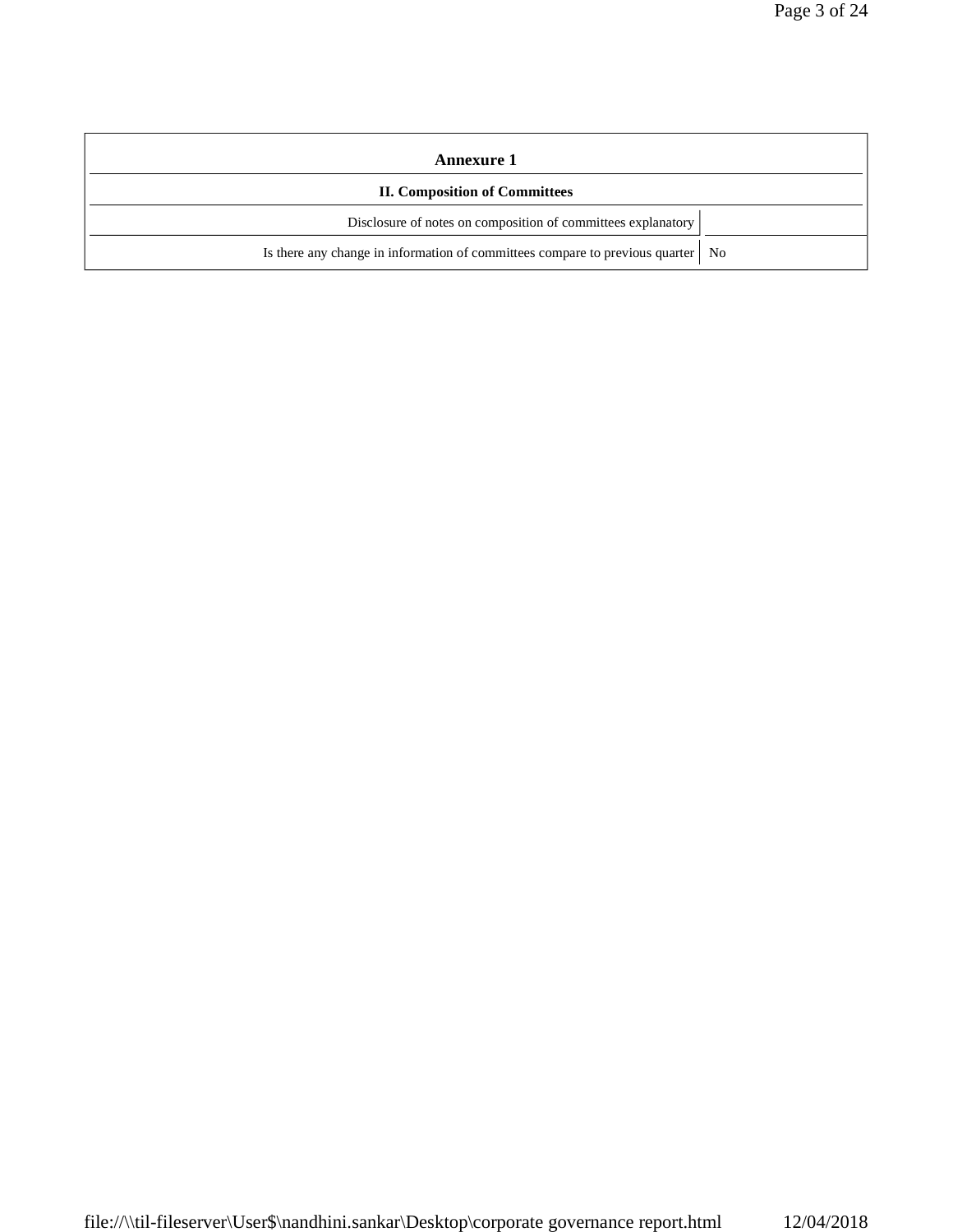| <b>Audit Committee Details</b> |                   |                           |                         |                         |         |
|--------------------------------|-------------------|---------------------------|-------------------------|-------------------------|---------|
| Sr                             | <b>DIN</b> Number | Name of Committee members | Category 1 of directors | Category 2 of directors | Remarks |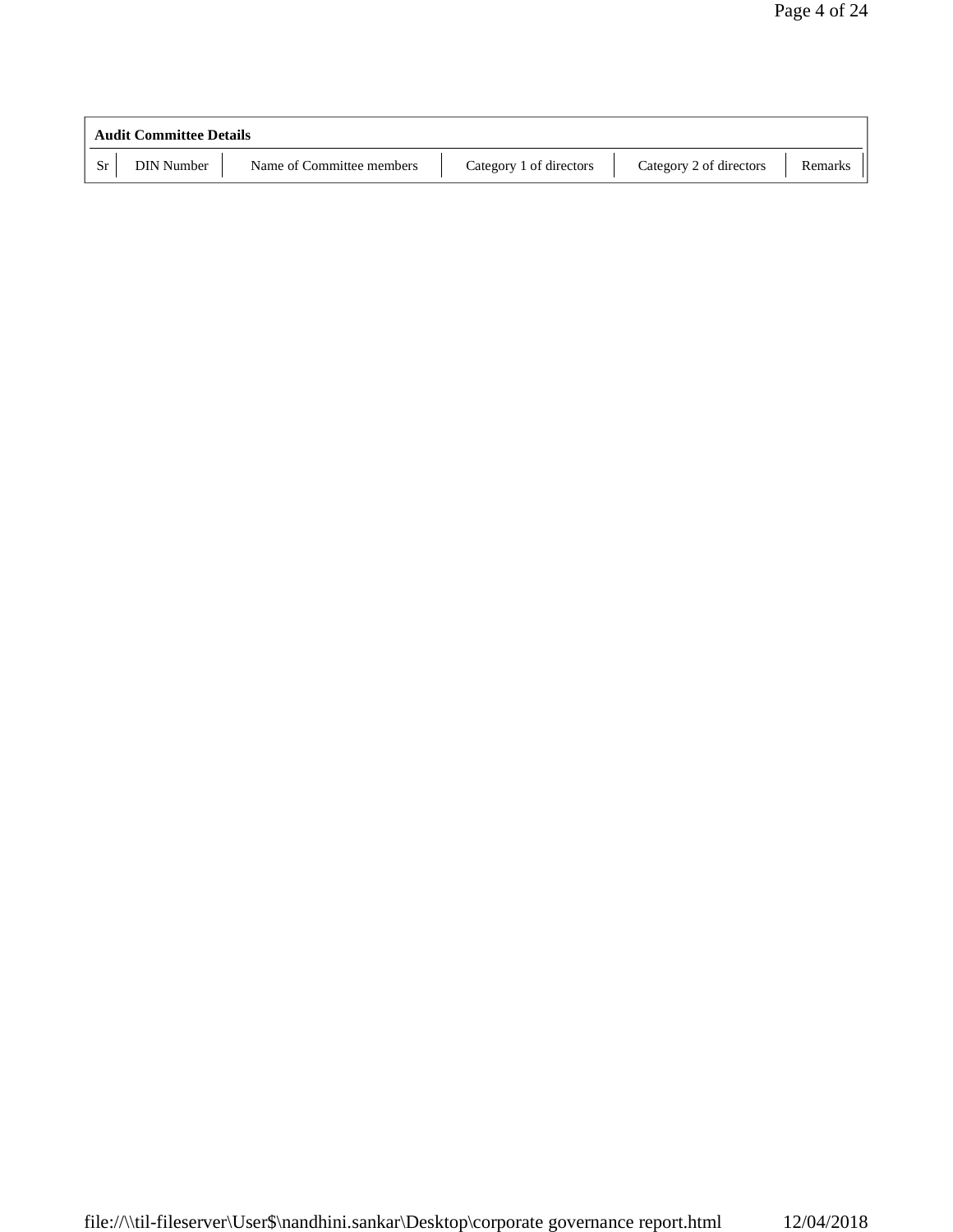| <b>Nomination and remuneration committee</b> |                           |                         |                         |         |
|----------------------------------------------|---------------------------|-------------------------|-------------------------|---------|
| <b>DIN Number</b>                            | Name of Committee members | Category 1 of directors | Category 2 of directors | Remarks |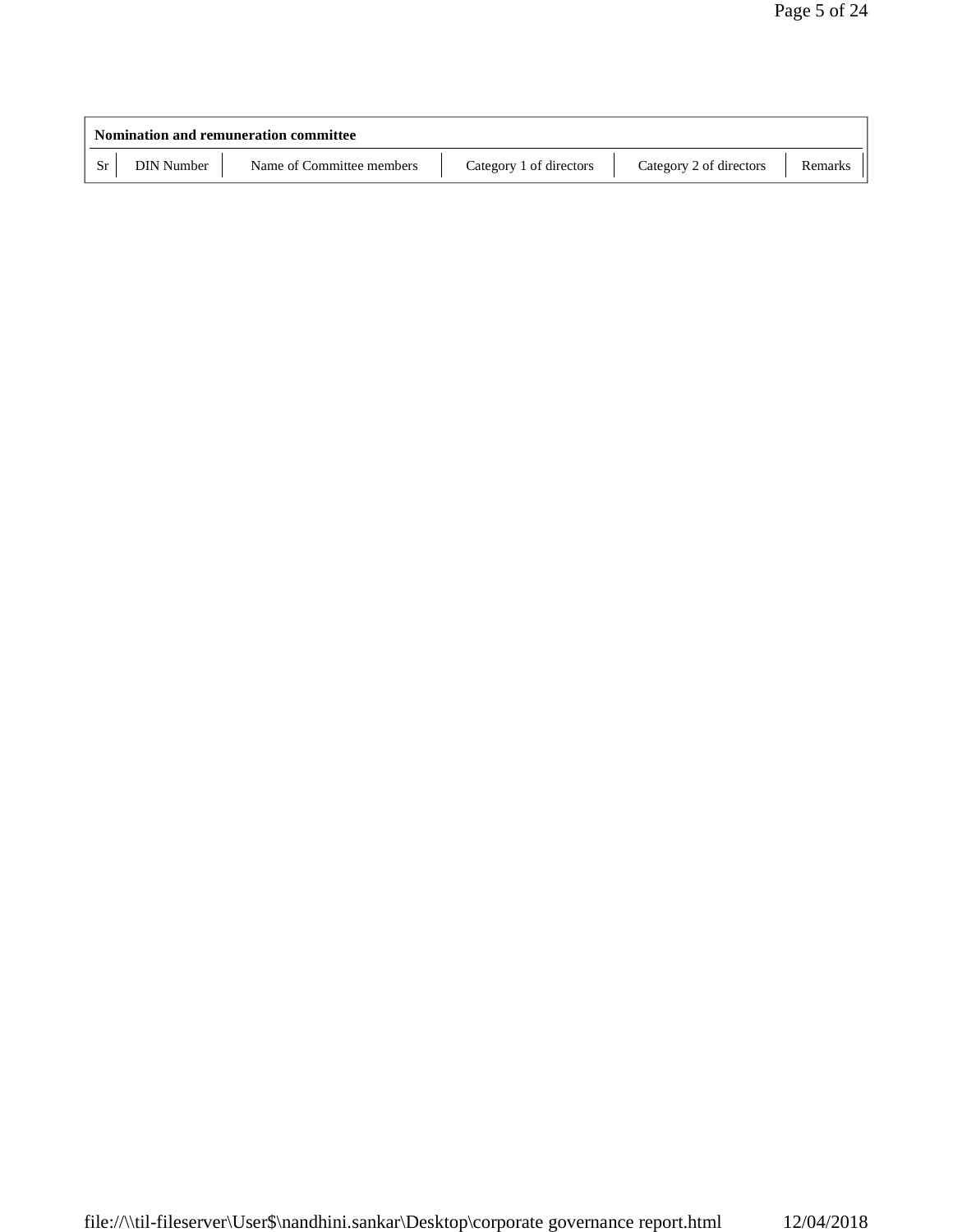| <b>Stakeholders Relationship Committee</b> |                           |                         |                         |         |
|--------------------------------------------|---------------------------|-------------------------|-------------------------|---------|
| <b>DIN Number</b>                          | Name of Committee members | Category 1 of directors | Category 2 of directors | Remarks |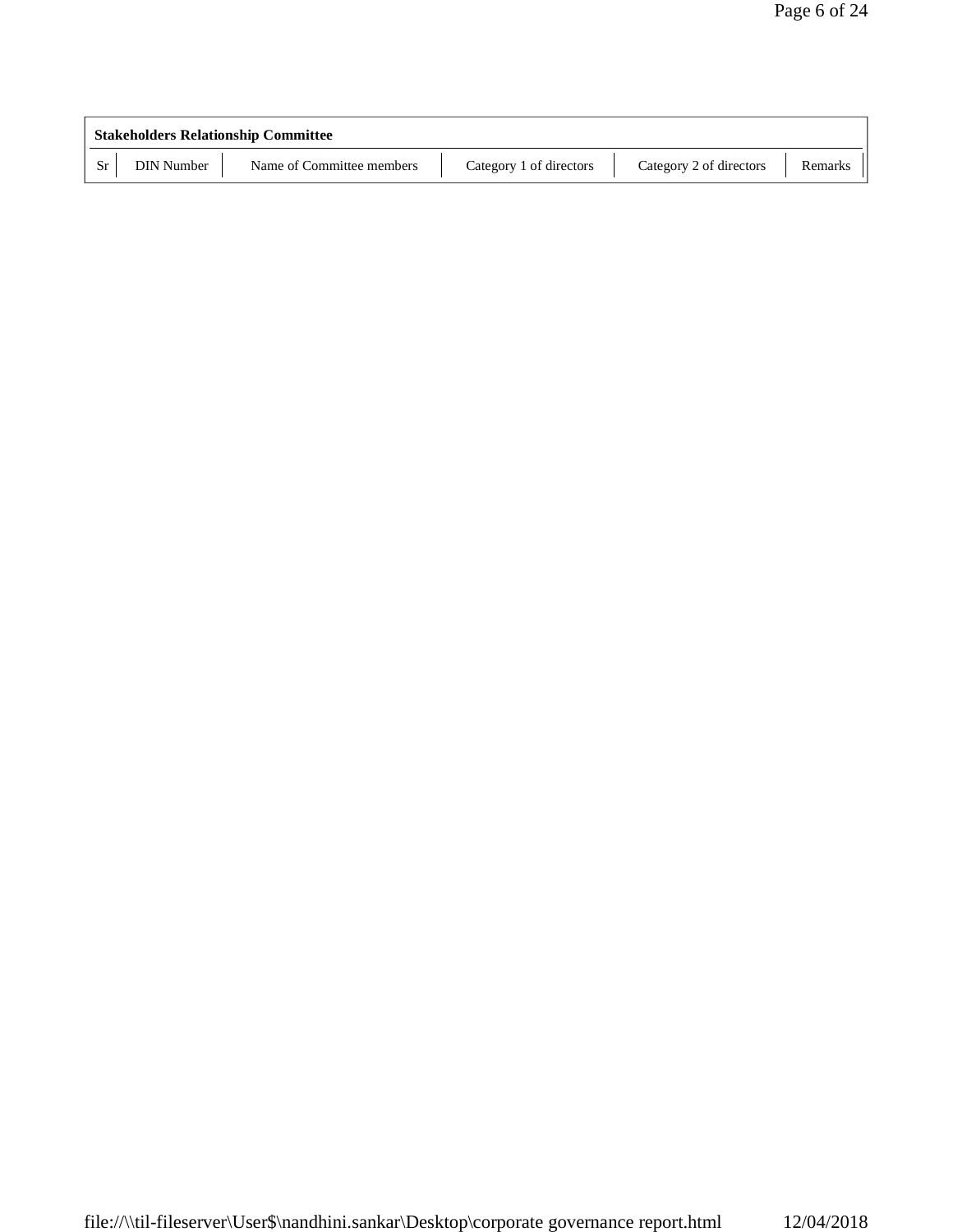|    | <b>Risk Management Committee</b> |                           |                         |                         |         |  |
|----|----------------------------------|---------------------------|-------------------------|-------------------------|---------|--|
| Sr | <b>DIN Number</b>                | Name of Committee members | Category 1 of directors | Category 2 of directors | Remarks |  |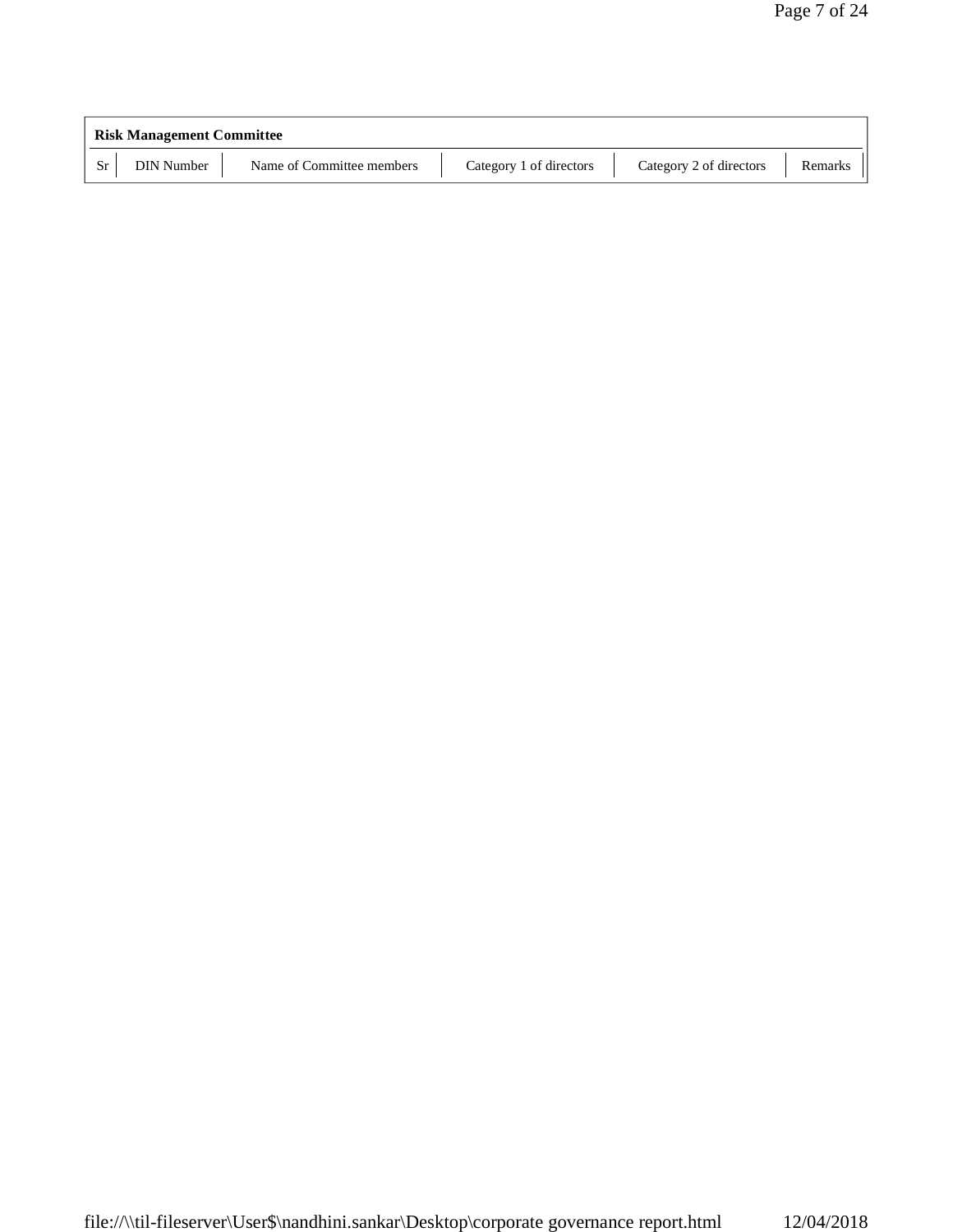| <b>Corporate Social Responsibility Committee</b> |                           |                         |                         |         |  |
|--------------------------------------------------|---------------------------|-------------------------|-------------------------|---------|--|
| <b>DIN Number</b>                                | Name of Committee members | Category 1 of directors | Category 2 of directors | Remarks |  |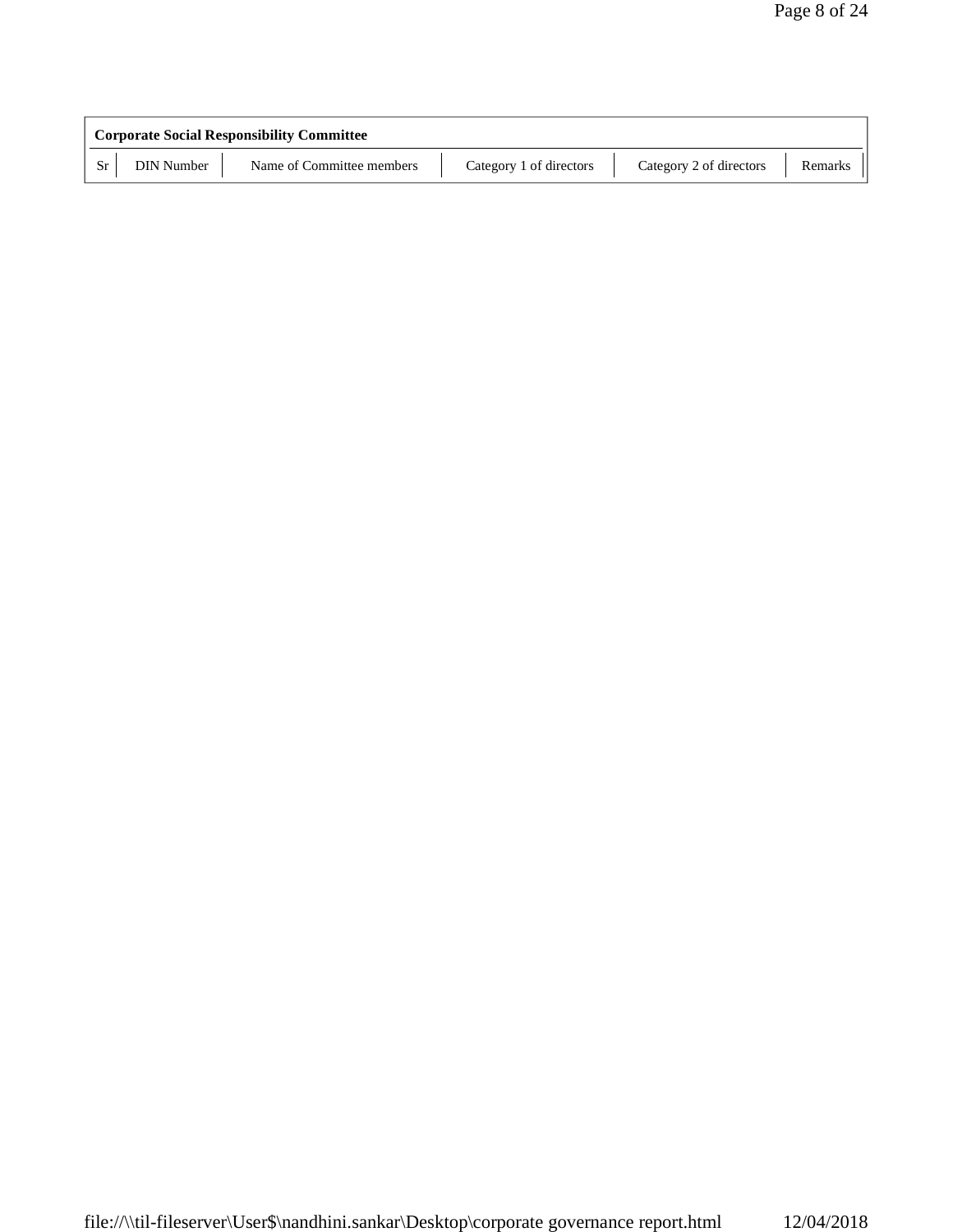|    | <b>Other Committee</b> |                              |                            |                            |                            |         |
|----|------------------------|------------------------------|----------------------------|----------------------------|----------------------------|---------|
| Sr | DIN<br>Number          | Name of Committee<br>members | Name of other<br>committee | Category 1 of<br>directors | Category 2 of<br>directors | Remarks |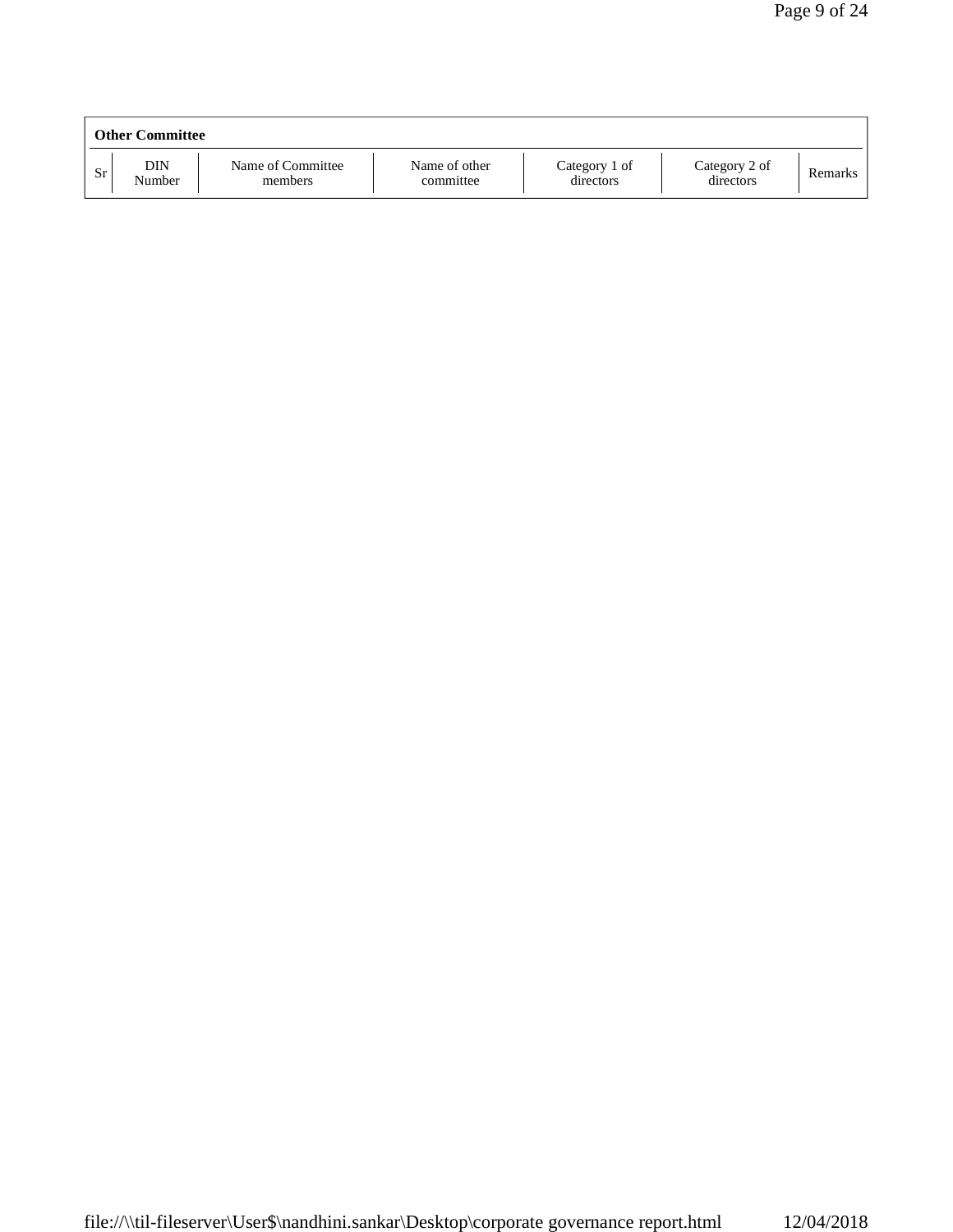|                             | <b>Annexure 1</b>                                      |                                                                  |                                                                |  |  |  |
|-----------------------------|--------------------------------------------------------|------------------------------------------------------------------|----------------------------------------------------------------|--|--|--|
|                             | Annexure 1                                             |                                                                  |                                                                |  |  |  |
|                             | <b>III.</b> Meeting of Board of Directors              |                                                                  |                                                                |  |  |  |
|                             |                                                        | Disclosure of notes on meeting of board of directors explanatory |                                                                |  |  |  |
| Sr                          | Date(s) of meeting (if any) in the<br>previous quarter | $Date(s)$ of meeting (if any) in the<br>current quarter          | Maximum gap between any two consecutive (in<br>number of days) |  |  |  |
|                             | 11-11-2017                                             |                                                                  |                                                                |  |  |  |
| $\mathcal{D}_{\mathcal{L}}$ |                                                        | 12-02-2018                                                       | 92                                                             |  |  |  |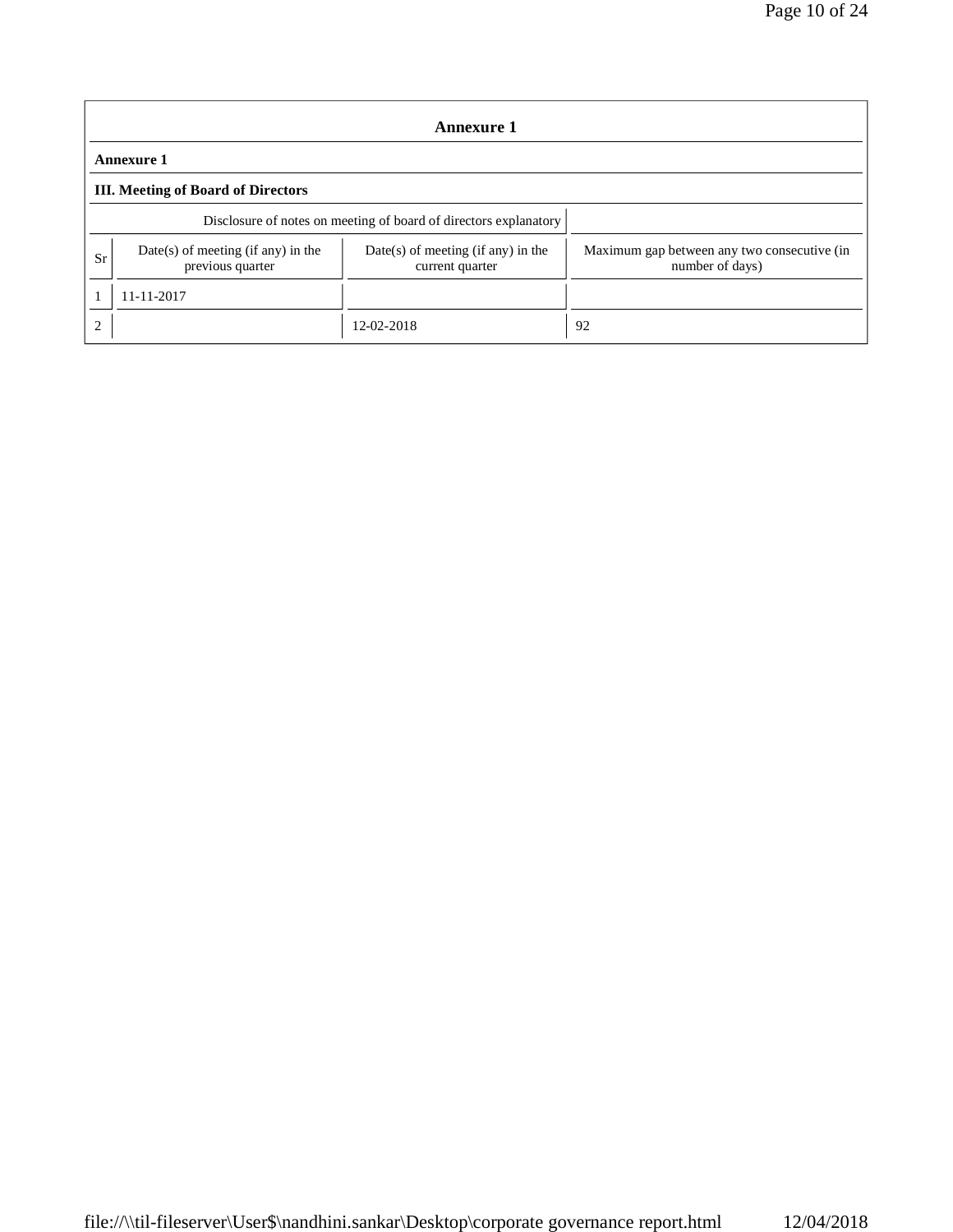|                | <b>Annexure 1</b>                                |                                                                        |                                                     |                                 |                                                                        |                                                                                  |                               |
|----------------|--------------------------------------------------|------------------------------------------------------------------------|-----------------------------------------------------|---------------------------------|------------------------------------------------------------------------|----------------------------------------------------------------------------------|-------------------------------|
|                | <b>IV. Meeting of Committees</b>                 |                                                                        |                                                     |                                 |                                                                        |                                                                                  |                               |
|                |                                                  |                                                                        |                                                     |                                 |                                                                        | Disclosure of notes on meeting of committees explanatory                         |                               |
| Sr             | Name of<br>Committee                             | $Date(s)$ of<br>meeting of the<br>committee in the<br>relevant quarter | Whether<br>requirement of<br>Quorum met<br>(Yes/No) | Requirement<br>of Quorum<br>met | $Date(s)$ of<br>meeting of the<br>committee in the<br>previous quarter | Maximum gap<br>between any two<br>consecutive<br>meetings (in number<br>of days) | Name of<br>other<br>committee |
|                | Audit<br>Committee                               | 12-02-2018                                                             | <b>Yes</b>                                          | 5                               | 11-11-2017                                                             | 92                                                                               |                               |
| $\overline{2}$ | <b>Stakeholders</b><br>Relationship<br>Committee | 12-02-2018                                                             | Yes                                                 | 3                               | 11-11-2017                                                             | 92                                                                               |                               |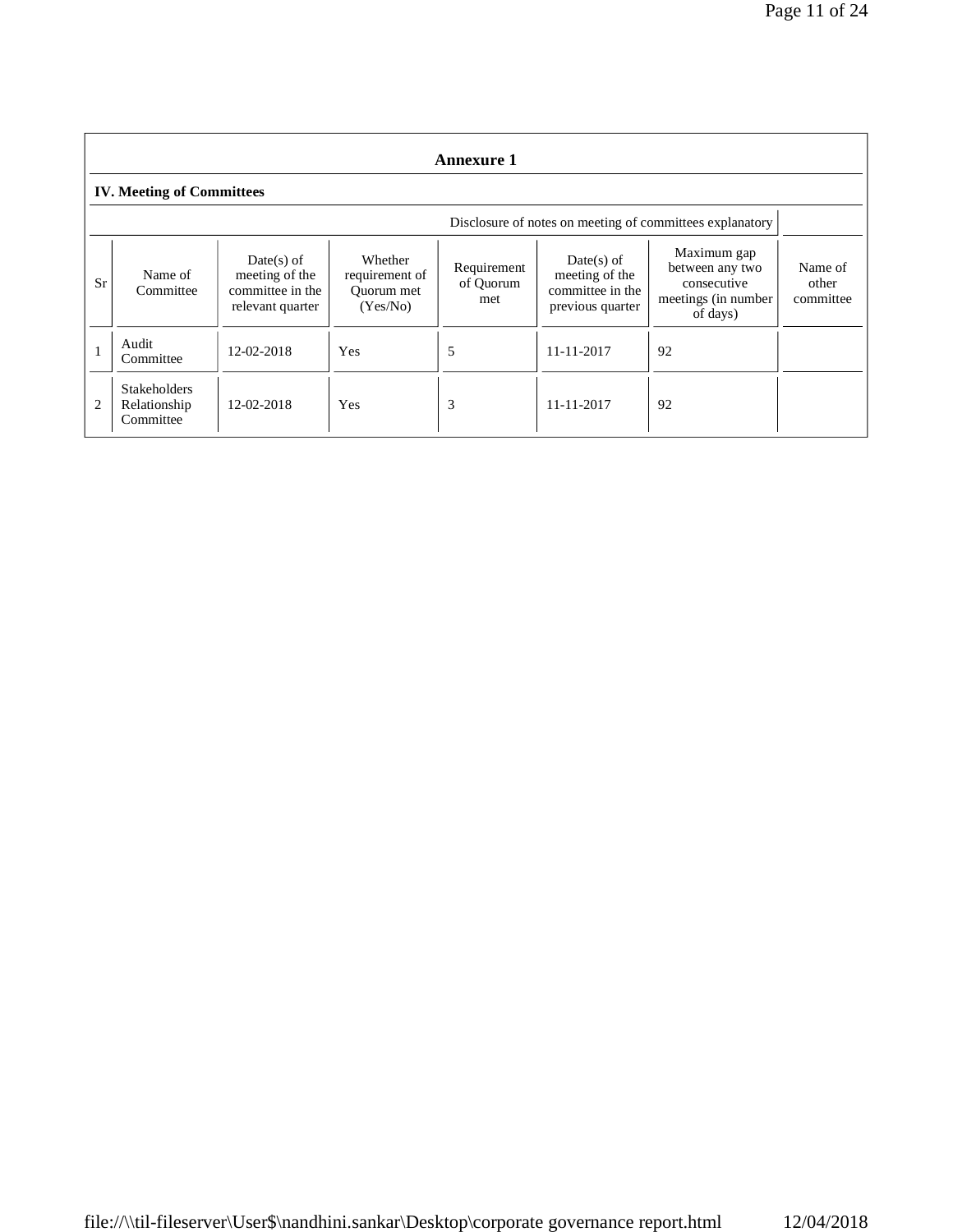|                | <b>Annexure 1</b>                                                                                                 |            |  |  |  |  |
|----------------|-------------------------------------------------------------------------------------------------------------------|------------|--|--|--|--|
|                | <b>V. Related Party Transactions</b>                                                                              |            |  |  |  |  |
| Sı             | If status is "No" details of non-<br>Compliance status<br>Subject<br>(Yes/No/NA)<br>compliance may be given here. |            |  |  |  |  |
|                | Whether prior approval of audit committee obtained                                                                | <b>Yes</b> |  |  |  |  |
| $\overline{c}$ | Whether shareholder approval obtained for material RPT                                                            | <b>NA</b>  |  |  |  |  |
| 3              | Whether details of RPT entered into pursuant to omnibus<br>approval have been reviewed by Audit Committee         | <b>Yes</b> |  |  |  |  |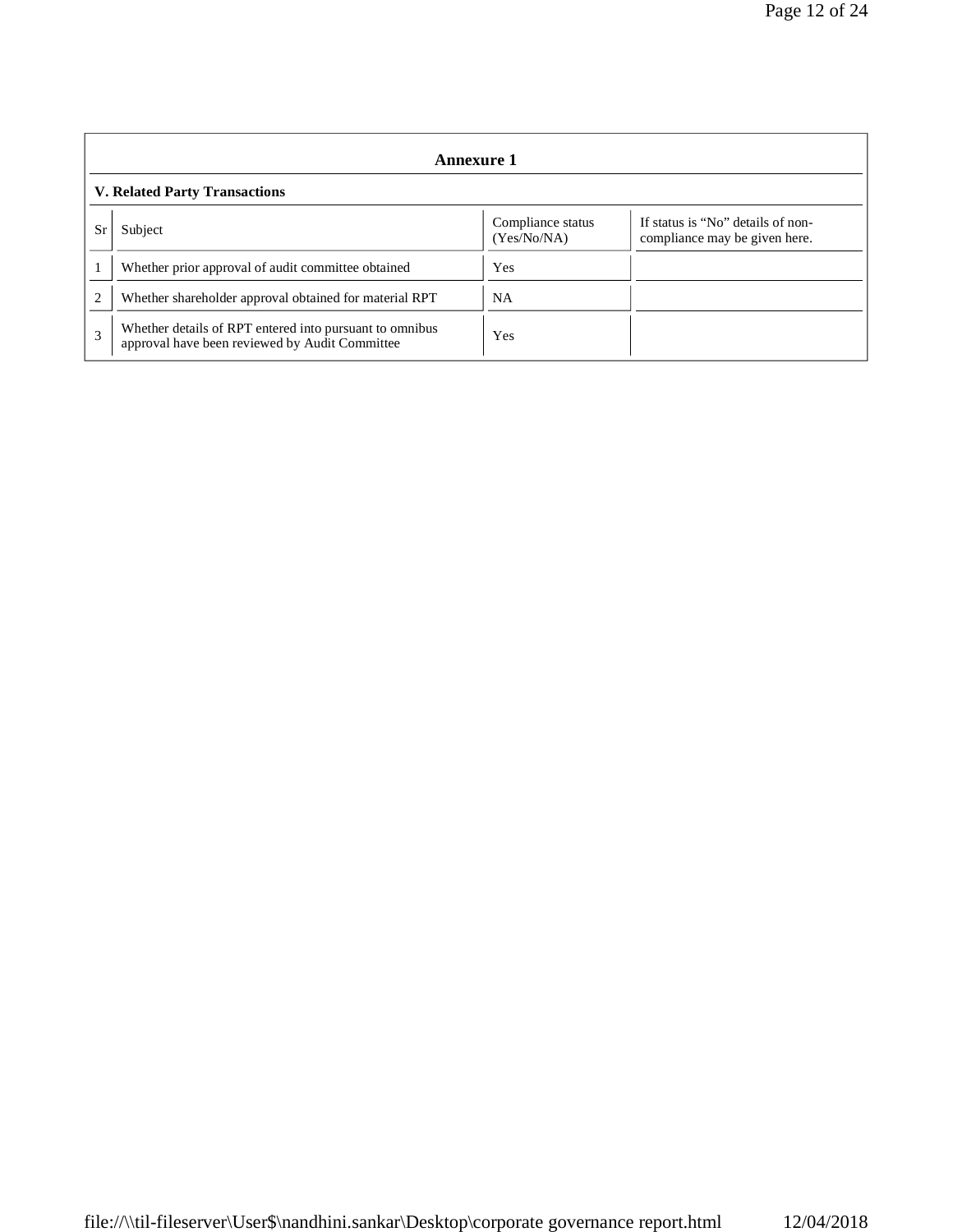|                | <b>Annexure 1</b>                                                                                                                                                                                               |                               |  |  |
|----------------|-----------------------------------------------------------------------------------------------------------------------------------------------------------------------------------------------------------------|-------------------------------|--|--|
|                | <b>VI. Affirmations</b>                                                                                                                                                                                         |                               |  |  |
| Sr             | Subject                                                                                                                                                                                                         | Compliance status<br>(Yes/No) |  |  |
| $\mathbf{1}$   | The composition of Board of Directors is in terms of SEBI (Listing obligations and disclosure requirements)<br>Regulations, 2015                                                                                | Yes                           |  |  |
| $\overline{2}$ | The composition of the following committees is in terms of SEBI(Listing obligations and disclosure<br>requirements) Regulations, 2015 a. Audit Committee                                                        | Yes                           |  |  |
| 3              | The composition of the following committees is in terms of SEBI(Listing obligations and disclosure<br>requirements) Regulations, 2015. b. Nomination & remuneration committee                                   | Yes                           |  |  |
| $\overline{4}$ | The composition of the following committees is in terms of SEBI(Listing obligations and disclosure<br>requirements) Regulations, 2015. c. Stakeholders relationship committee                                   | Yes                           |  |  |
| 5              | The composition of the following committees is in terms of SEBI(Listing obligations and disclosure<br>requirements) Regulations, 2015. d. Risk management committee (applicable to the top 100 listed entities) | <b>NA</b>                     |  |  |
| 6              | The committee members have been made aware of their powers, role and responsibilities as specified in SEBI<br>(Listing obligations and disclosure requirements) Regulations, 2015.                              | Yes                           |  |  |
| $\overline{7}$ | The meetings of the board of directors and the above committees have been conducted in the manner as<br>specified in SEBI (Listing obligations and disclosure requirements) Regulations, 2015.                  | Yes                           |  |  |
| 8              | This report and/or the report submitted in the previous quarter has been placed before Board of Directors.                                                                                                      | Yes                           |  |  |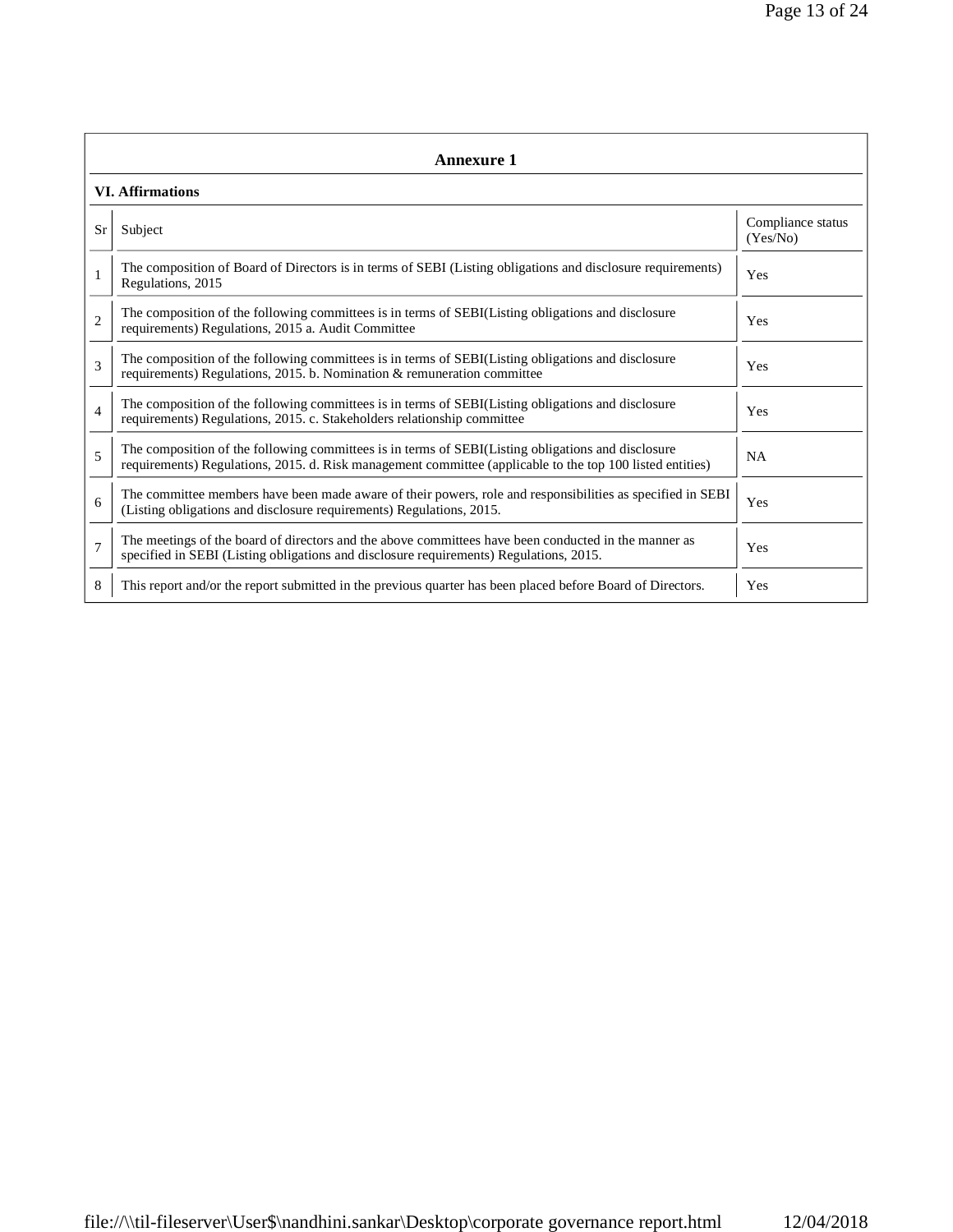|               |                   | <b>Annexure 1</b> |
|---------------|-------------------|-------------------|
| <b>Sr</b>     | Subject           | Compliance status |
|               | Name of signatory | PUNITA AGGARWAL   |
| $\mathcal{D}$ | Designation       | Company Secretary |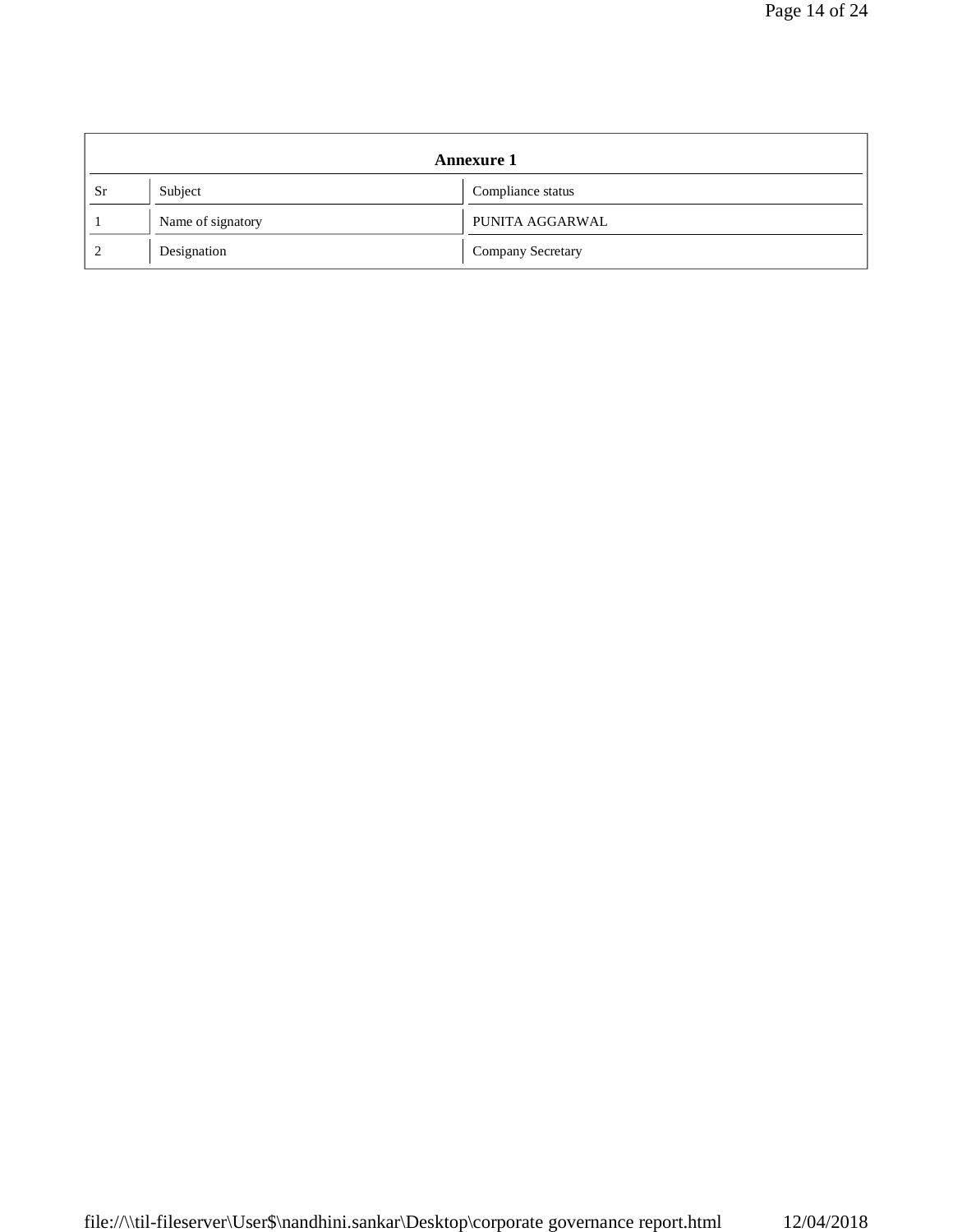|                | <b>Annexure II</b>                                                                                              |                                  |                                                                    |                |  |
|----------------|-----------------------------------------------------------------------------------------------------------------|----------------------------------|--------------------------------------------------------------------|----------------|--|
|                | Annexure II to be submitted by listed entity at the end of the financial year (for the whole of financial year) |                                  |                                                                    |                |  |
|                | I. Disclosure on website in terms of Listing Regulations                                                        |                                  |                                                                    |                |  |
| Sr             | Item                                                                                                            | Compliance status<br>(Yes/No/NA) | If status is "No" details of non-<br>compliance may be given here. | Web address    |  |
| 1              | Details of business                                                                                             | Yes                              |                                                                    | www.tanfac.com |  |
| 2              | Terms and conditions of appointment of<br>independent directors                                                 | Yes                              |                                                                    | www.tanfac.com |  |
| 3              | Composition of various committees of board<br>of directors                                                      | Yes                              |                                                                    | www.tanfac.com |  |
| $\overline{4}$ | Code of conduct of board of directors and<br>senior management personnel                                        | Yes                              |                                                                    | www.tanfac.com |  |
| 5              | Details of establishment of vigil mechanism/<br>Whistle Blower policy                                           | Yes                              |                                                                    | www.tanfac.com |  |
| 6              | Criteria of making payments to non-<br>executive directors                                                      | Yes                              |                                                                    | www.tanfac.com |  |
| $\overline{7}$ | Policy on dealing with related party<br>transactions                                                            | Yes                              |                                                                    | www.tanfac.com |  |
| 8              | Policy for determining 'material' subsidiaries                                                                  | <b>NA</b>                        |                                                                    |                |  |
| $\mathbf Q$    | Details of familiarization programmes<br>imparted to independent directors                                      | Yes                              |                                                                    | www.tanfac.com |  |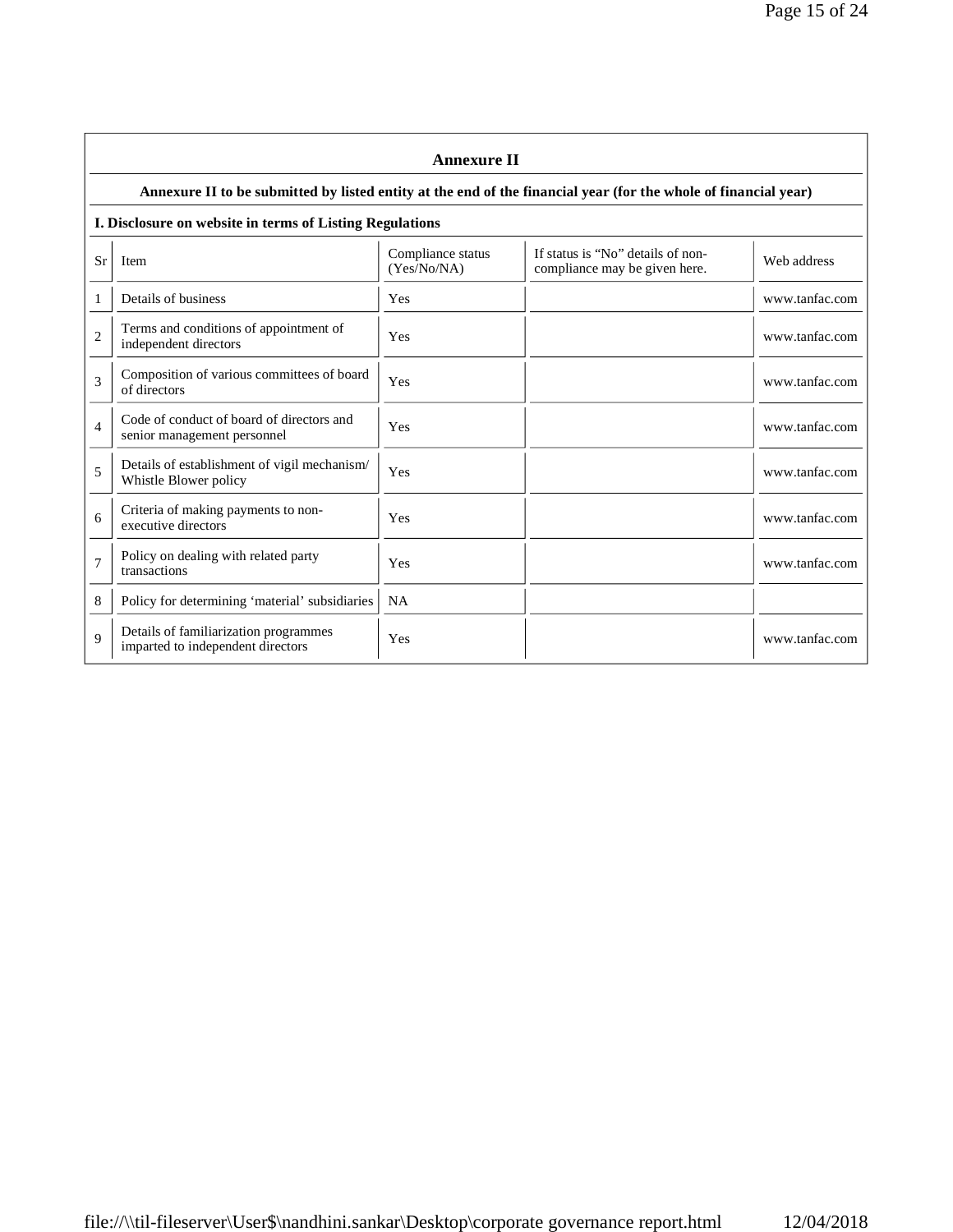|    | <b>Annexure II</b>                                                                                                                            |                                  |                                                                      |                |  |
|----|-----------------------------------------------------------------------------------------------------------------------------------------------|----------------------------------|----------------------------------------------------------------------|----------------|--|
|    | Annexure II to be submitted by listed entity at the end of the financial year (for the whole of financial year)                               |                                  |                                                                      |                |  |
|    | I. Disclosure on website in terms of Listing Regulations                                                                                      |                                  |                                                                      |                |  |
| Sr | <b>Item</b>                                                                                                                                   | Compliance status<br>(Yes/No/NA) | If status is "No" details of<br>non-compliance may be<br>given here. | Web address    |  |
| 10 | Contact information of the designated officials of the<br>listed entity who are responsible for assisting and<br>handling investor grievances | Yes                              |                                                                      | www.tanfac.com |  |
| 11 | email address for grievance redressal and other relevant<br>details                                                                           | Yes                              |                                                                      | www.tanfac.com |  |
| 12 | Financial results                                                                                                                             | Yes                              |                                                                      | www.tanfac.com |  |
| 13 | Shareholding pattern                                                                                                                          | <b>Yes</b>                       |                                                                      | www.tanfac.com |  |
| 14 | Details of agreements entered into with the media<br>companies and/or their associates                                                        | <b>NA</b>                        |                                                                      |                |  |
| 15 | New name and the old name of the listed entity                                                                                                | <b>NA</b>                        |                                                                      |                |  |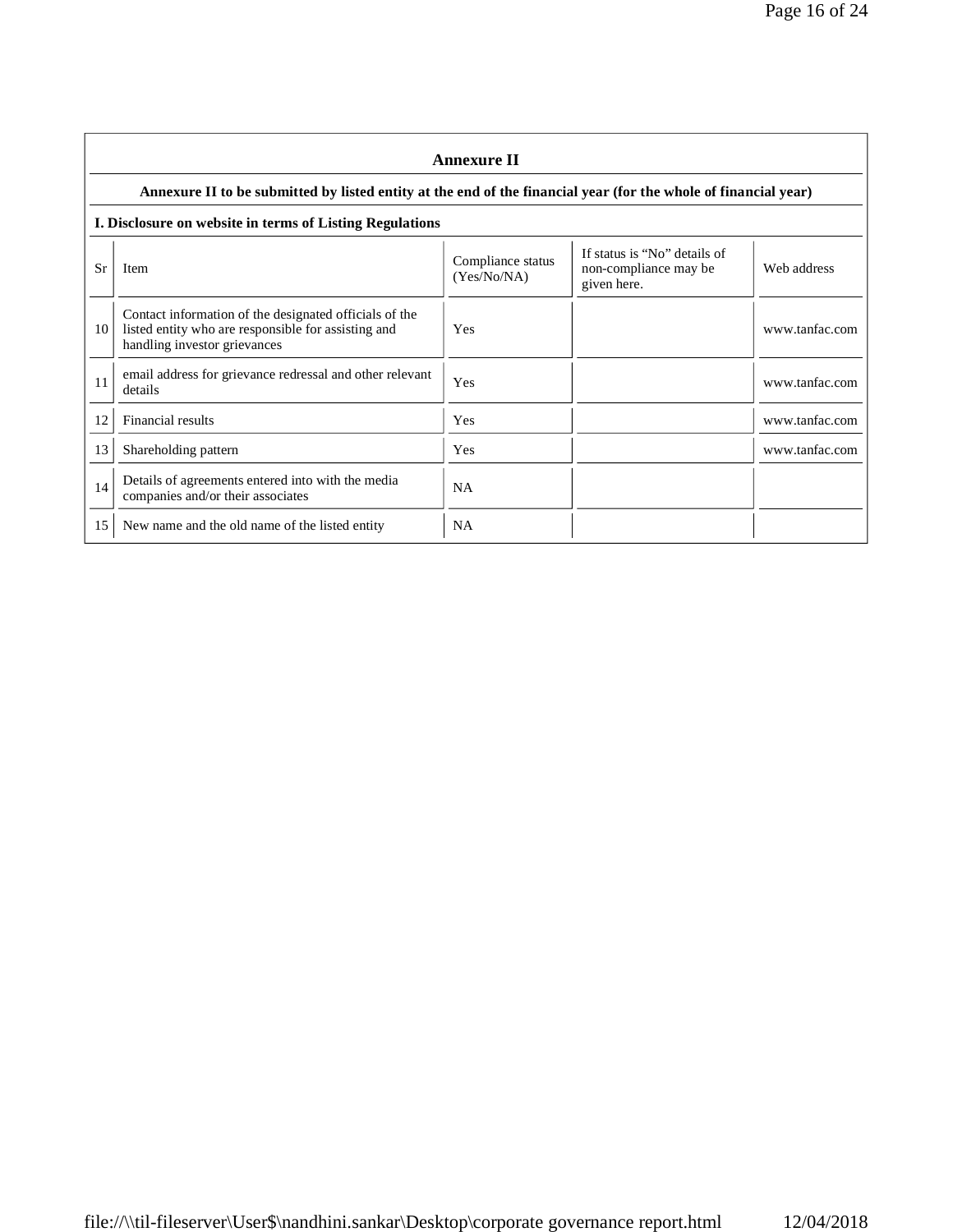|                | <b>Annexure II</b>                                                                                                   |                        |                                  |                                                                    |
|----------------|----------------------------------------------------------------------------------------------------------------------|------------------------|----------------------------------|--------------------------------------------------------------------|
|                | <b>II. Annual Affirmations</b>                                                                                       |                        |                                  |                                                                    |
| Sr             | Particulars                                                                                                          | Regulation<br>Number   | Compliance status<br>(Yes/No/NA) | If status is "No" details of non-<br>compliance may be given here. |
| $\mathbf{1}$   | Independent director(s) have been appointed in terms of<br>specified criteria of 'independence' and/or 'eligibility' | $16(1)(b)$ & 25<br>(6) | Yes                              |                                                                    |
| $\overline{2}$ | Board composition                                                                                                    | 17(1)                  | Yes                              |                                                                    |
| 3              | Meeting of Board of directors                                                                                        | 17(2)                  | Yes                              |                                                                    |
| 4              | Review of Compliance Reports                                                                                         | 17(3)                  | Yes                              |                                                                    |
| 5              | Plans for orderly succession for appointments                                                                        | 17(4)                  | Yes                              |                                                                    |
| 6              | Code of Conduct                                                                                                      | 17(5)                  | Yes                              |                                                                    |
| 7              | Fees/compensation                                                                                                    | 17(6)                  | Yes                              |                                                                    |
| 8              | Minimum Information                                                                                                  | 17(7)                  | Yes                              |                                                                    |
| 9              | Compliance Certificate                                                                                               | 17(8)                  | Yes                              |                                                                    |
| 10             | Risk Assessment & Management                                                                                         | 17(9)                  | Yes                              |                                                                    |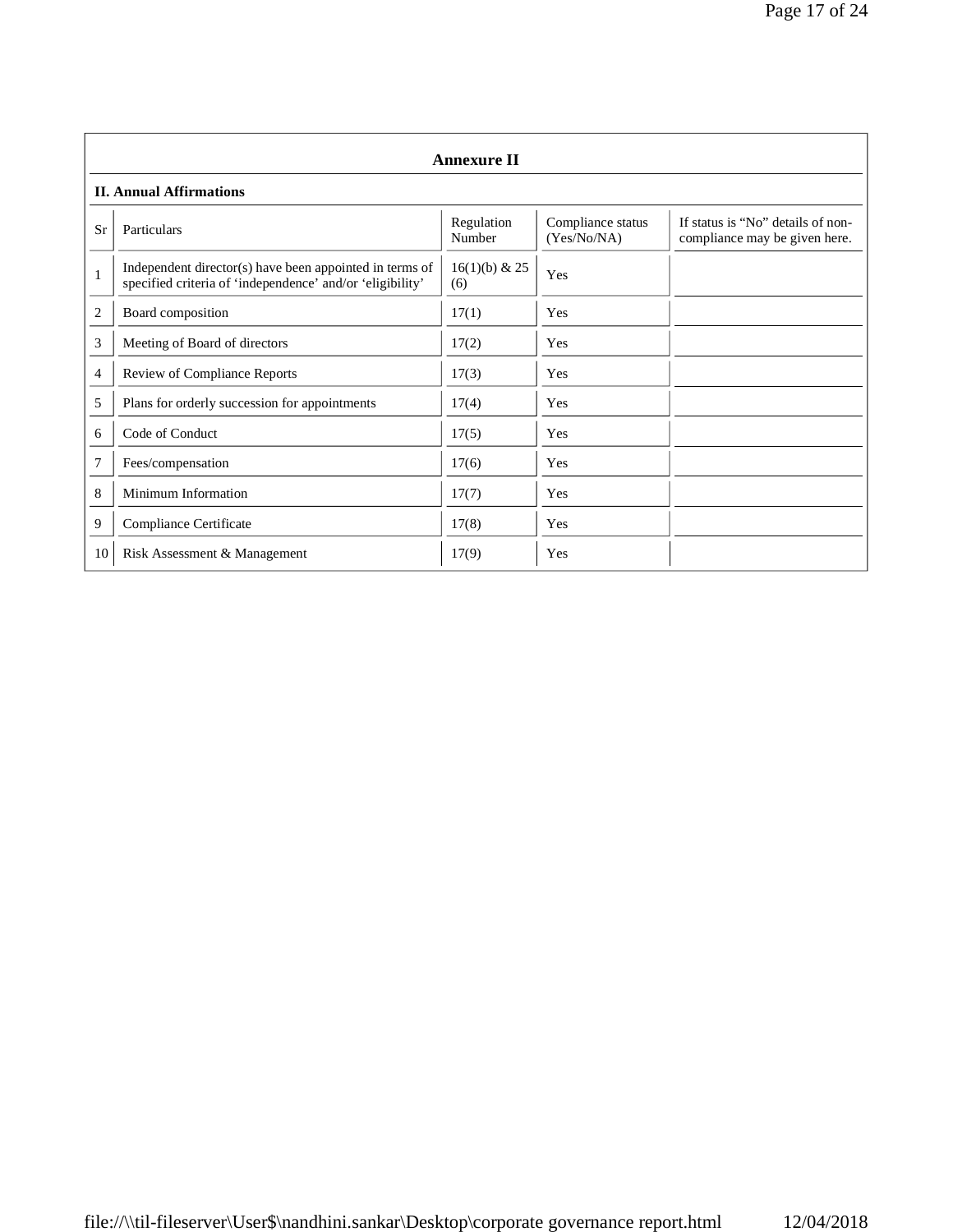|    | <b>Annexure II</b>                                                                 |                              |                                  |                                                                    |
|----|------------------------------------------------------------------------------------|------------------------------|----------------------------------|--------------------------------------------------------------------|
|    | <b>II. Annual Affirmations</b>                                                     |                              |                                  |                                                                    |
| Sr | Particulars                                                                        | Regulation<br>Number         | Compliance status<br>(Yes/No/NA) | If status is "No" details of non-<br>compliance may be given here. |
| 11 | Performance Evaluation of Independent<br><b>Directors</b>                          | 17(10)                       | Yes                              |                                                                    |
| 12 | Composition of Audit Committee                                                     | 18(1)                        | Yes                              |                                                                    |
| 13 | Meeting of Audit Committee                                                         | 18(2)                        | Yes                              |                                                                    |
| 14 | Composition of nomination & remuneration<br>committee                              | 19(1) & (2)                  | Yes                              |                                                                    |
| 15 | Composition of Stakeholder Relationship<br>Committee                               | 20(1) & (2)                  | Yes                              |                                                                    |
| 16 | Composition and role of risk management<br>committee                               | 21(1), (2), (3), (4)         | Yes                              |                                                                    |
| 17 | Vigil Mechanism                                                                    | 22                           | Yes                              |                                                                    |
| 18 | Policy for related party Transaction                                               | 23(1), (5), (6), (7)<br>&(8) | Yes                              |                                                                    |
| 19 | Prior or Omnibus approval of Audit<br>Committee for all related party transactions | 23(2), (3)                   | Yes                              |                                                                    |
| 20 | Approval for material related party<br>transactions                                | 23(4)                        | <b>NA</b>                        |                                                                    |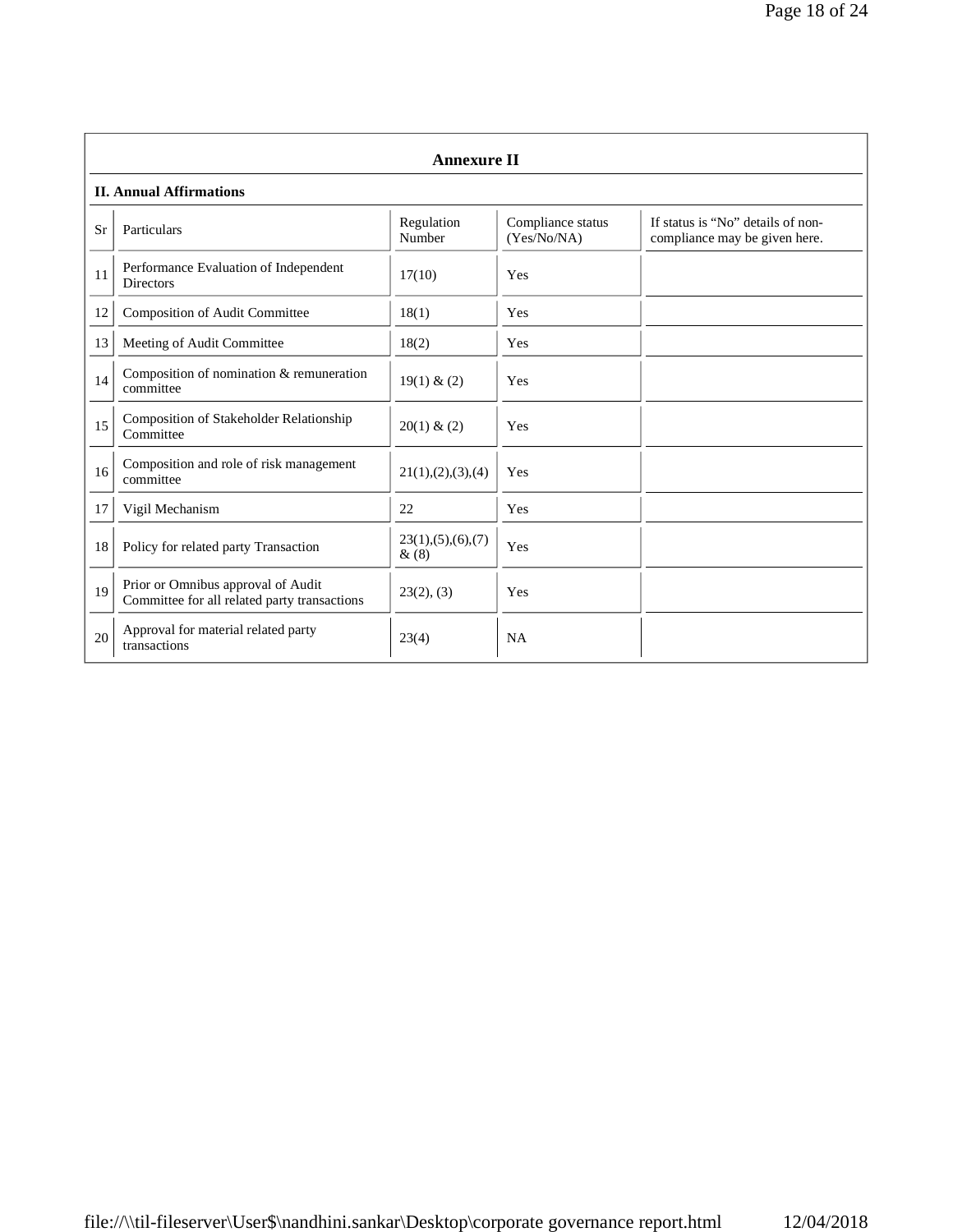|    | <b>Annexure II</b>                                                                                                      |                               |                                  |                                                                    |
|----|-------------------------------------------------------------------------------------------------------------------------|-------------------------------|----------------------------------|--------------------------------------------------------------------|
|    | <b>II. Annual Affirmations</b>                                                                                          |                               |                                  |                                                                    |
| Sr | Particulars                                                                                                             | Regulation<br>Number          | Compliance status<br>(Yes/No/NA) | If status is "No" details of non-<br>compliance may be given here. |
| 21 | Composition of Board of Directors of unlisted material<br>Subsidiary                                                    | 24(1)                         | <b>NA</b>                        |                                                                    |
| 22 | Other Corporate Governance requirements with respect<br>to subsidiary of listed entity                                  | 24(2), (3), (4),<br>(5) & (6) | <b>NA</b>                        |                                                                    |
| 23 | Maximum Directorship & Tenure                                                                                           | 25(1) & (2)                   | Yes                              |                                                                    |
| 24 | Meeting of independent directors                                                                                        | $25(3)$ & (4)                 | Yes                              |                                                                    |
| 25 | Familiarization of independent directors                                                                                | 25(7)                         | Yes                              |                                                                    |
| 26 | Memberships in Committees                                                                                               | 26(1)                         | Yes                              |                                                                    |
| 27 | Affirmation with compliance to code of conduct from<br>members of Board of Directors and Senior management<br>personnel | 26(3)                         | Yes                              |                                                                    |
| 28 | Disclosure of Shareholding by Non-Executive Directors                                                                   | 26(4)                         | Yes                              |                                                                    |
| 29 | Policy with respect to Obligations of directors and<br>senior management                                                | $26(2)$ & $26(5)$             | Yes                              |                                                                    |
|    | Any other information to be provided - Add Notes                                                                        |                               |                                  |                                                                    |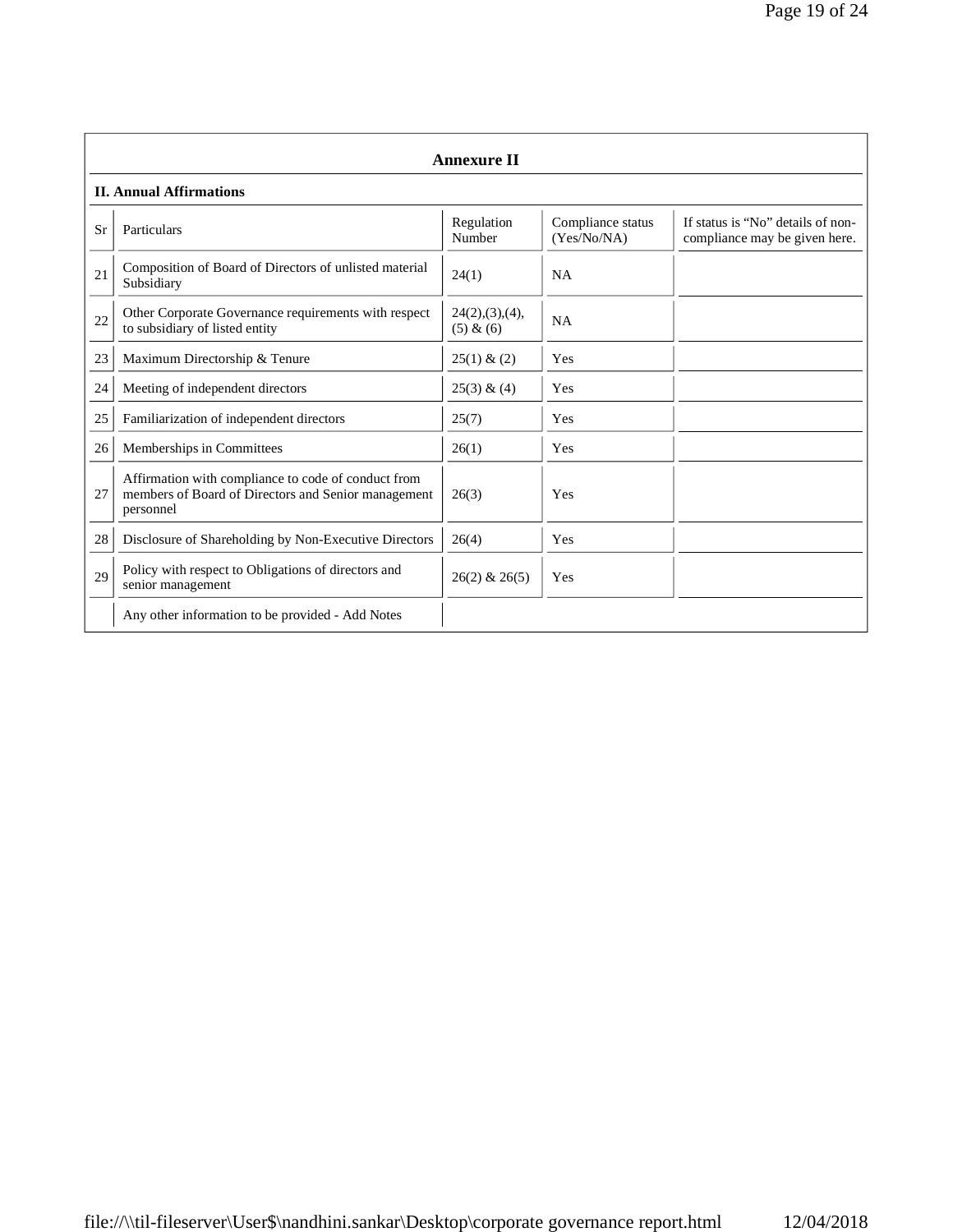| <b>Annexure II</b> |  |
|--------------------|--|
| Name of signatory  |  |
| Designation        |  |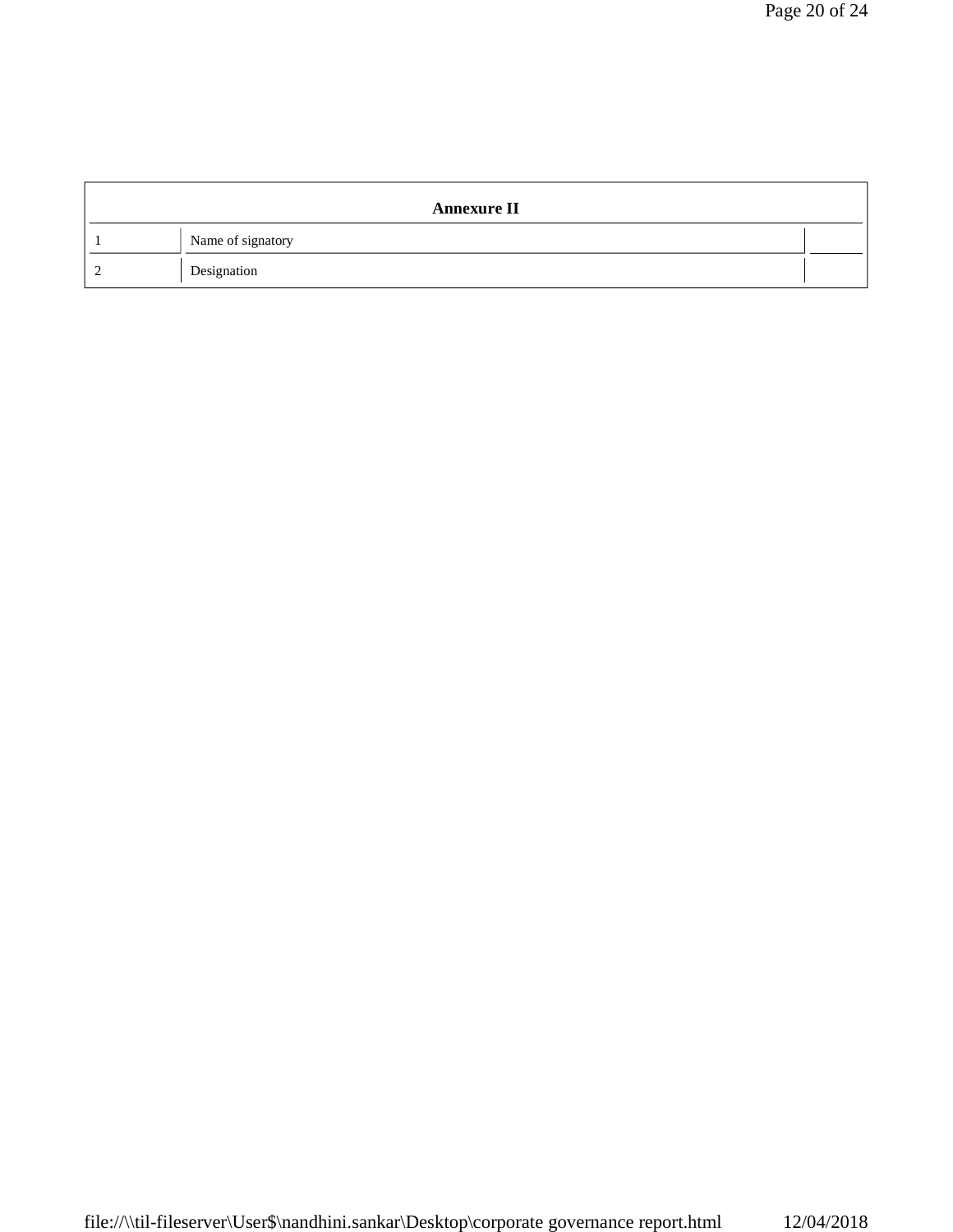|                          | Annexure II                                                                                                                                                           |                                         |  |  |
|--------------------------|-----------------------------------------------------------------------------------------------------------------------------------------------------------------------|-----------------------------------------|--|--|
| <b>III.</b> Affirmations |                                                                                                                                                                       |                                         |  |  |
| Sr.                      | <b>Particulars</b>                                                                                                                                                    | <b>Compliance status</b><br>(Yes/No/NA) |  |  |
|                          | The Listed Entity has approved Material Subsidiary Policy and the Corporate Governance<br>requirements with respect to subsidiary of Listed Entity have been complied | <b>NA</b>                               |  |  |
|                          | Any other information to be provided                                                                                                                                  |                                         |  |  |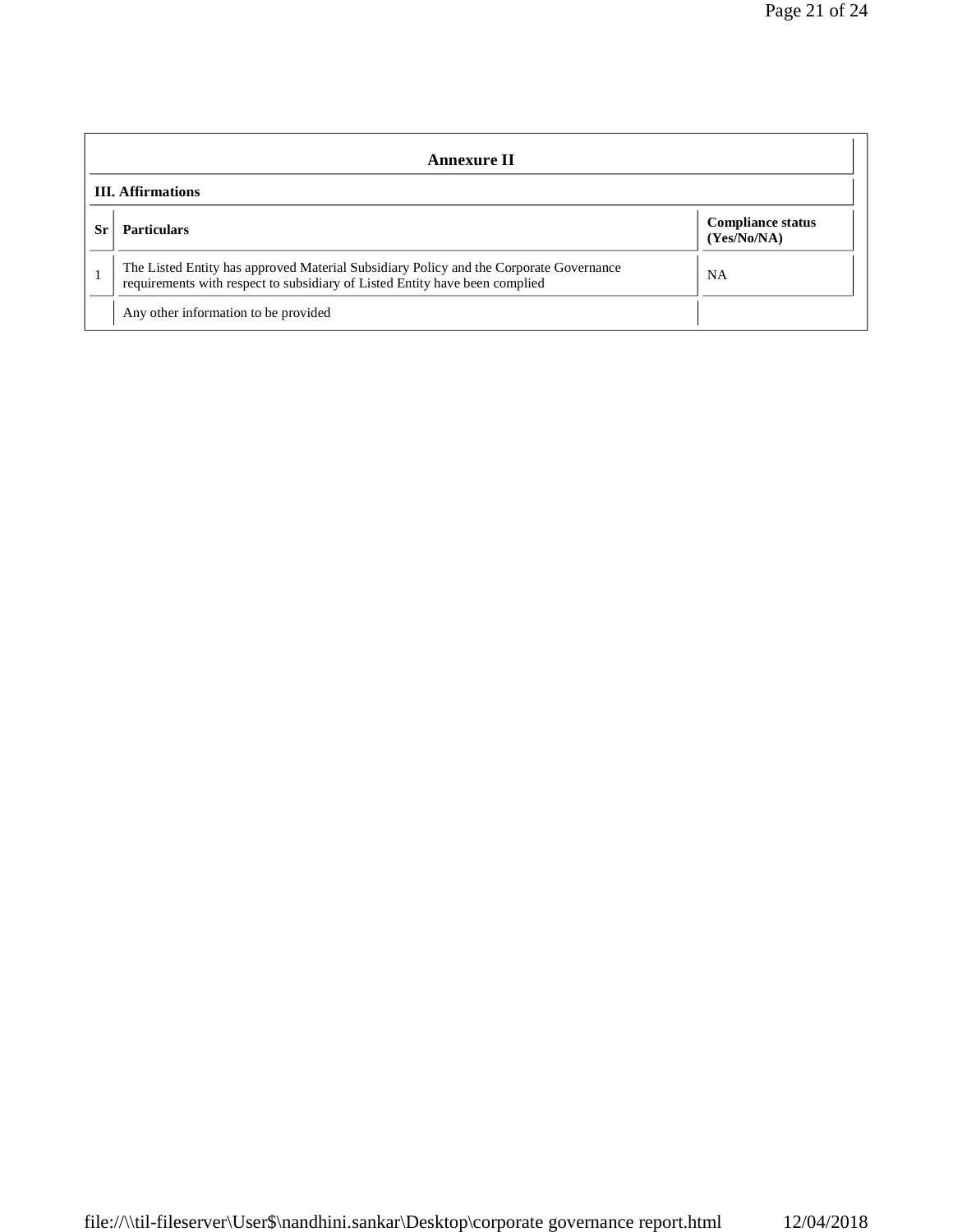|   |                   | <b>Annexure II</b>       |
|---|-------------------|--------------------------|
|   | Name of signatory | PUNITA AGGARWAL          |
| 2 | Designation       | <b>Company Secretary</b> |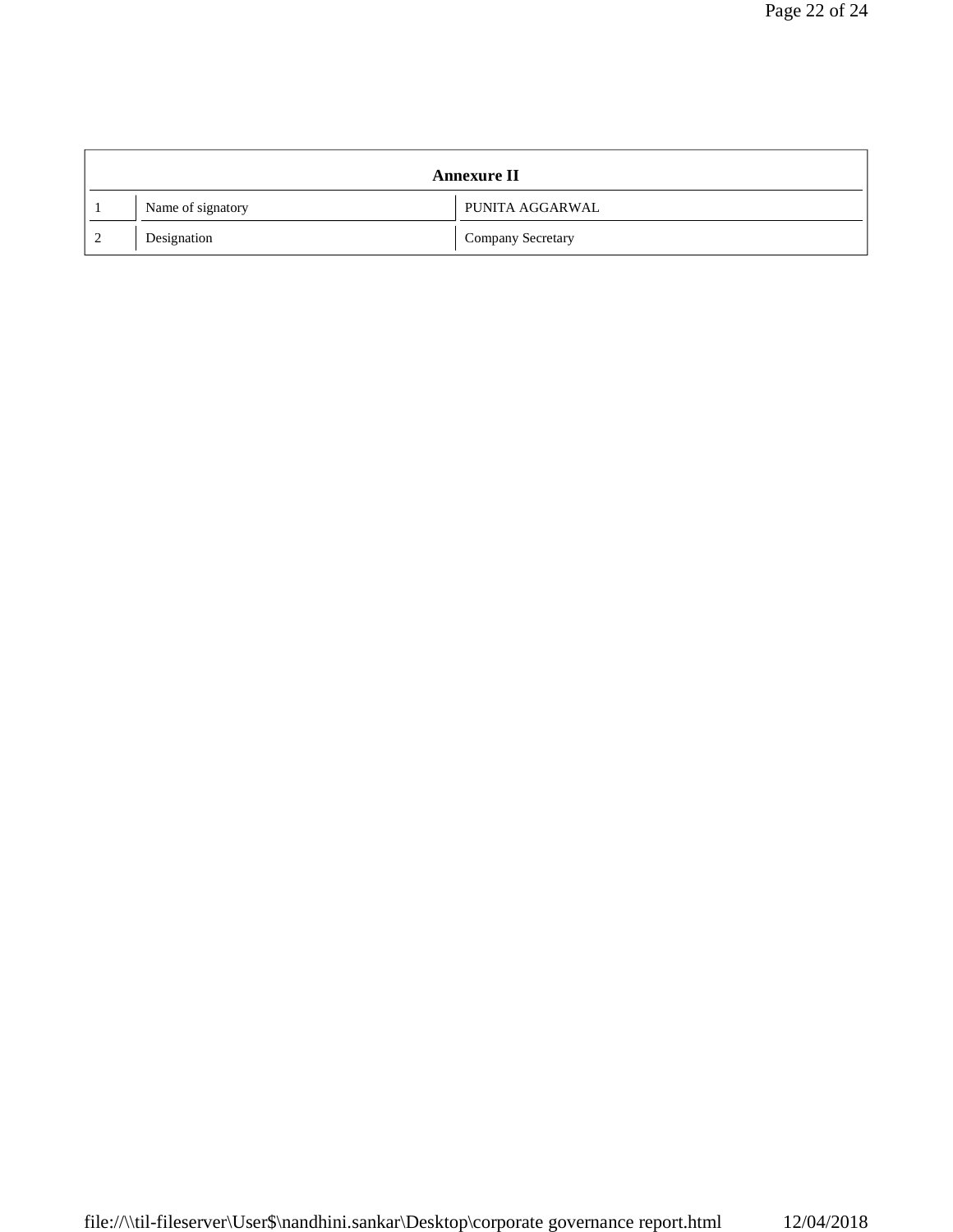| <b>Signatory Details</b> |                   |  |  |
|--------------------------|-------------------|--|--|
| Name of signatory        | PUNITA AGGARWAL   |  |  |
| Designation of person    | Company Secretary |  |  |
| Place                    | <b>CUDDALORE</b>  |  |  |
| Date                     | 10-04-2018        |  |  |